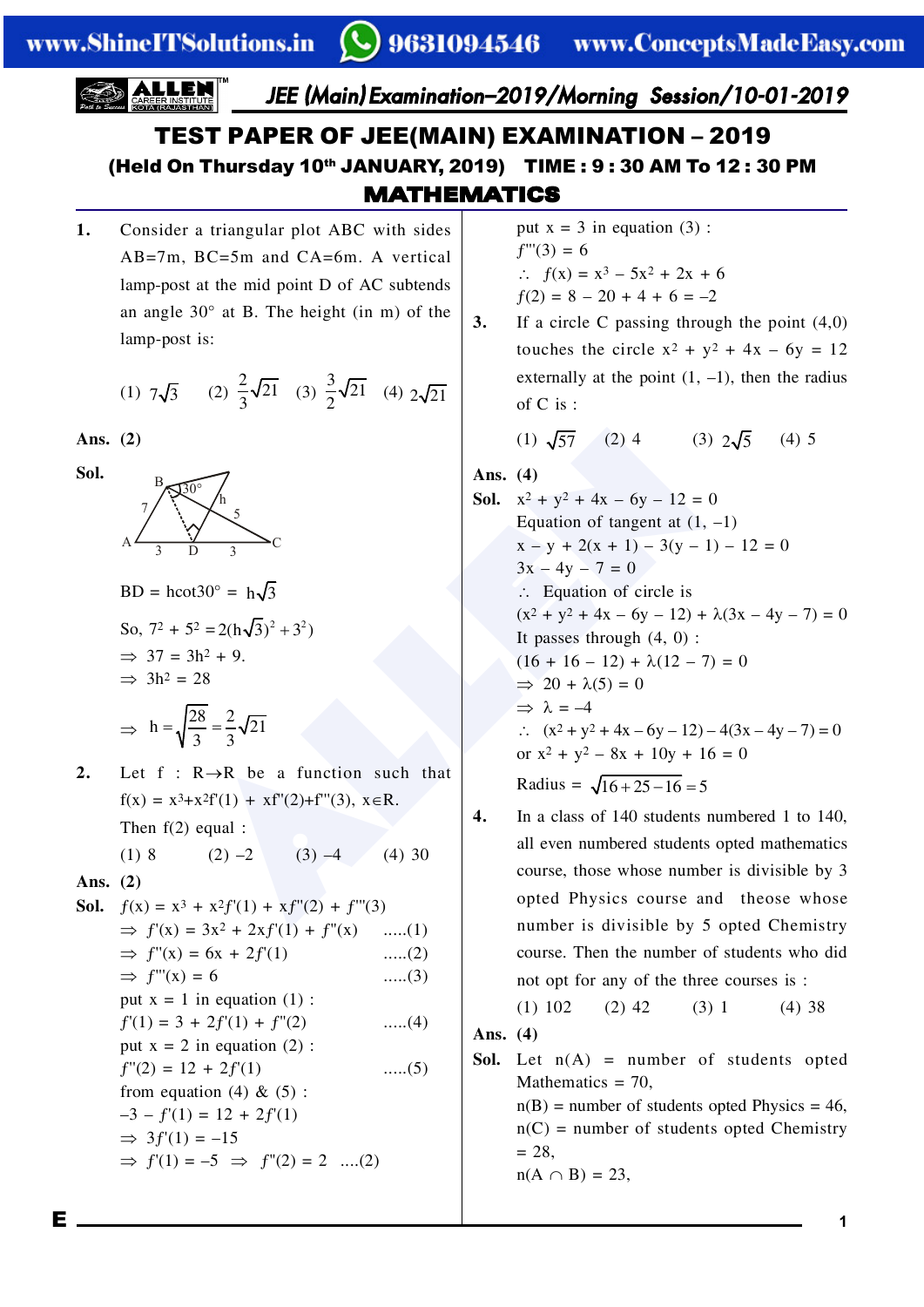**Q** 9631094546 www.ConceptsMadeEasy.com

**IEEE (Main) Examination-2019/Morning Session/10-01-2019**  
\nand A 
$$
\cap
$$
 C) = 9,  
\n $m(A \cap B) \cap C$  = 4,  
\nNow n(A  $\cup$  B  $\cup$  C)  
\n $= n(A) + n(B) + n(C) = n(A \cap B) - n(B \cap C)$   
\n $= n(A) + n(B) + n(C) = n(A \cap B) - n(B \cap C)$   
\n $= n(A) + n(B) + n(C) = 0$   
\nSo the number of students not opened for any course  
\nSo the number of students not opened for any course  
\n $= 140 - 102 = 38$   
\nSo the sum of all two digits positive numbers which  
\nwhen divided by 7 yield 2 or 5 as remained  
\nwhen divided by 7 yield 2 or 5 as remained  
\n $\therefore$  (1) 1365 (2) 1256 (3) 1465 (4) 1356  
\n $\therefore$  (2) 1256 (3) 1465 (4) 1356  
\n $\therefore$  (3) 1365 (2) 1256 (3) 1465 (4) 1356  
\n $\therefore$  (4) 1365 (2) 1256 (3) 1465 (4) 1356  
\n $\therefore$  (5) 1365 (2) 1256 (3) 1465 (4) 1356  
\n $\therefore$  (6) 1365 (2) 1256 (3) 1465 (4) 1356  
\n $\therefore$  (7r+3) = 7( $\frac{1+13}{2}$ )×13+5×13 = 702  
\n $\therefore$  (7r+5) = 7( $\frac{1+13}{2}$ )×13+5×13 = 702  
\n $\therefore$  (7r+6) = 7( $\frac{1+13}{2}$ )×13+5×13 = 702  
\n $\therefore$  (7r+7) = 7( $\frac{1+13}{2}$ )×13+5×13 = 702  
\n $\therefore$  (7r+8) = 7( $\frac{1+13}{2}$ )×13+5×13 = 702  
\n<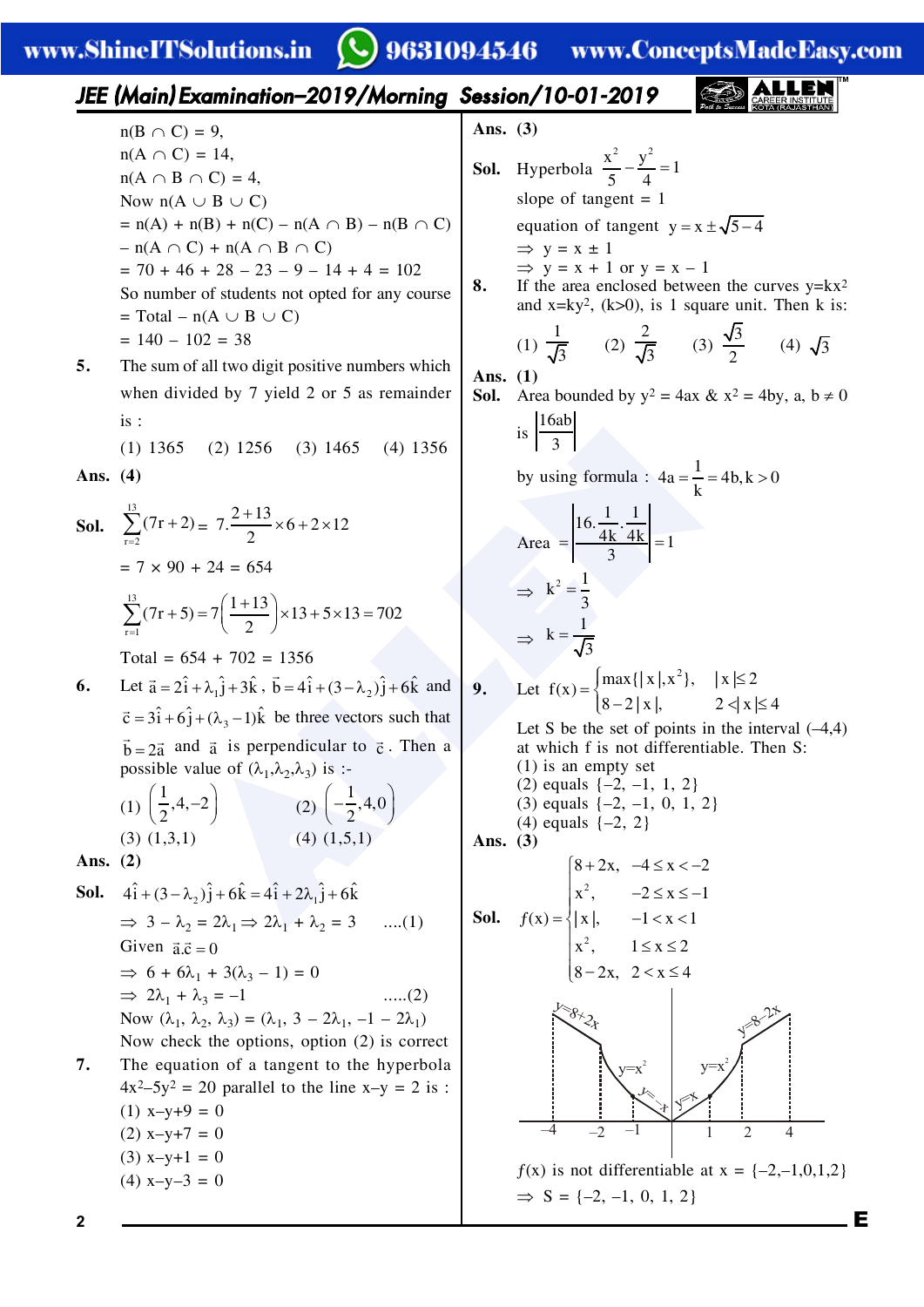# 9631094546 www.ConceptsMadeEasy.com

## JEE (Main) Examination-2019/Morning Session/10-01-2019

- 10. If the parabolas  $y^2=4b(x-c)$  and  $y^2=8ax$  have a common normal, then which one of the following is a valid choice for the ordered triad  $(a,b,c)$ 
	- (2)  $\left(\frac{1}{2}, 2, 3\right)$  $(1)$   $(1, 1, 0)$

$$
(3) \left(\frac{1}{2}, 2, 0\right) \tag{4} \tag{1, 1, 3}
$$

Ans.  $(1,2,3,4)$ 

Sol. Normal to these two curves are  $y = m(x - c) - 2bm - bm^3$ ,  $y = mx - 4am - 2am^3$ If they have a common normal  $(c + 2b)$  m +  $bm^3 = 4am + 2am^3$ Now  $(4a - c - 2b)$  m =  $(b - 2a) m<sup>3</sup>$ We get all options are correct for  $m = 0$ (common normal x-axis) Ans.  $(1)$ ,  $(2)$ ,  $(3)$ ,  $(4)$ **Remark:** 

If we consider question as

If the parabolas  $y^2 = 4b(x - c)$  and  $y^2 = 8ax$ have a common normal other than x-axis, then which one of the following is a valid choice for the ordered triad  $(a, b, c)$ ?

When m  $\neq$  0 : (4a – c – 2b) = (b – 2a)m<sup>2</sup>

$$
m^2 = \frac{c}{2a - b} - 2 > 0 \Rightarrow \frac{c}{2a - b} > 2
$$

Now according to options, option 4 is correct

11. The sum of all values of 
$$
\theta \in \left(0, \frac{\pi}{2}\right)
$$
 satisfying

$$
\sin^2 2\theta + \cos^4 2\theta = \frac{3}{4} \text{ is :}
$$
  
(1)  $\frac{\pi}{2}$  (2)  $\pi$  (3)  $\frac{3\pi}{8}$  (4)  $\frac{5\pi}{4}$ 

Ans.  $(1)$ 

Е

**Sol.** 
$$
\sin^2 2\theta + \cos^4 2\theta = \frac{3}{4}, \ \theta \in \left(0, \frac{\pi}{2}\right)
$$
  
\n $\Rightarrow 1 - \cos^2 2\theta + \cos^4 2\theta = \frac{3}{4}$   
\n $\Rightarrow 4\cos^4 2\theta - 4\cos^2 2\theta + 1 = 0$   
\n $\Rightarrow (2\cos^2 2\theta - 1)^2 = 0$   
\n $\Rightarrow \cos^2 2\theta = \frac{1}{2} = \cos^2 \frac{\pi}{4}$ 

$$
\Rightarrow 2\theta = n\pi \pm \frac{\pi}{4}, n \in I
$$

$$
\Rightarrow \theta = \frac{n\pi}{2} \pm \frac{\pi}{8}
$$

$$
\Rightarrow \theta = \frac{\pi}{8}, \frac{\pi}{2} - \frac{\pi}{8}
$$
  
Sum of solutions  $\frac{\pi}{2}$ 

 $12.$ Let  $z_1$  and  $z_2$  be any two non-zero complex numbers such that  $3|z_1| = 4 |z_2|$ .

If 
$$
z = \frac{3z_1}{2z_2} + \frac{2z_2}{3z_1}
$$
 then :  
\n(1)  $|z| = \frac{1}{2} \sqrt{\frac{17}{2}}$  (2) Re(z) = 0  
\n(3)  $|z| = \sqrt{\frac{5}{2}}$  (4) Im(z) = 0

Ans. (Bonus)

**Sol.** 
$$
3|z_1| = 4|z_2|
$$
  
\n $\Rightarrow \frac{|z_1|}{|z_2|} = \frac{4}{3}$   
\n $\Rightarrow \frac{|3z_1|}{|2z_2|} = 2$   
\nLet  $\frac{3z_1}{2z_2} = a = 2\cos\theta + 2i\sin\theta$   
\n $z = \frac{3z_1}{2z_2} + \frac{2z_2}{3z_1} = a + \frac{1}{a}$   
\n $= \frac{5}{2}\cos\theta + \frac{3}{2}i\sin\theta$ 

Now all options are incorrect **Remark:** 

There is a misprint in the problem actual problem should be:

"Let  $z_1$  and  $z_2$  be any non-zero complex number such that  $3|z_1| = 2|z_2|$ .

If 
$$
z = \frac{3z_1}{2z_2} + \frac{2z_2}{3z_1}
$$
, then"

Given  
\n
$$
3|z_1| = 2|z_2|
$$
\n
$$
Now \left| \frac{3z_1}{2z_2} \right| = 1
$$

 $\overline{3}$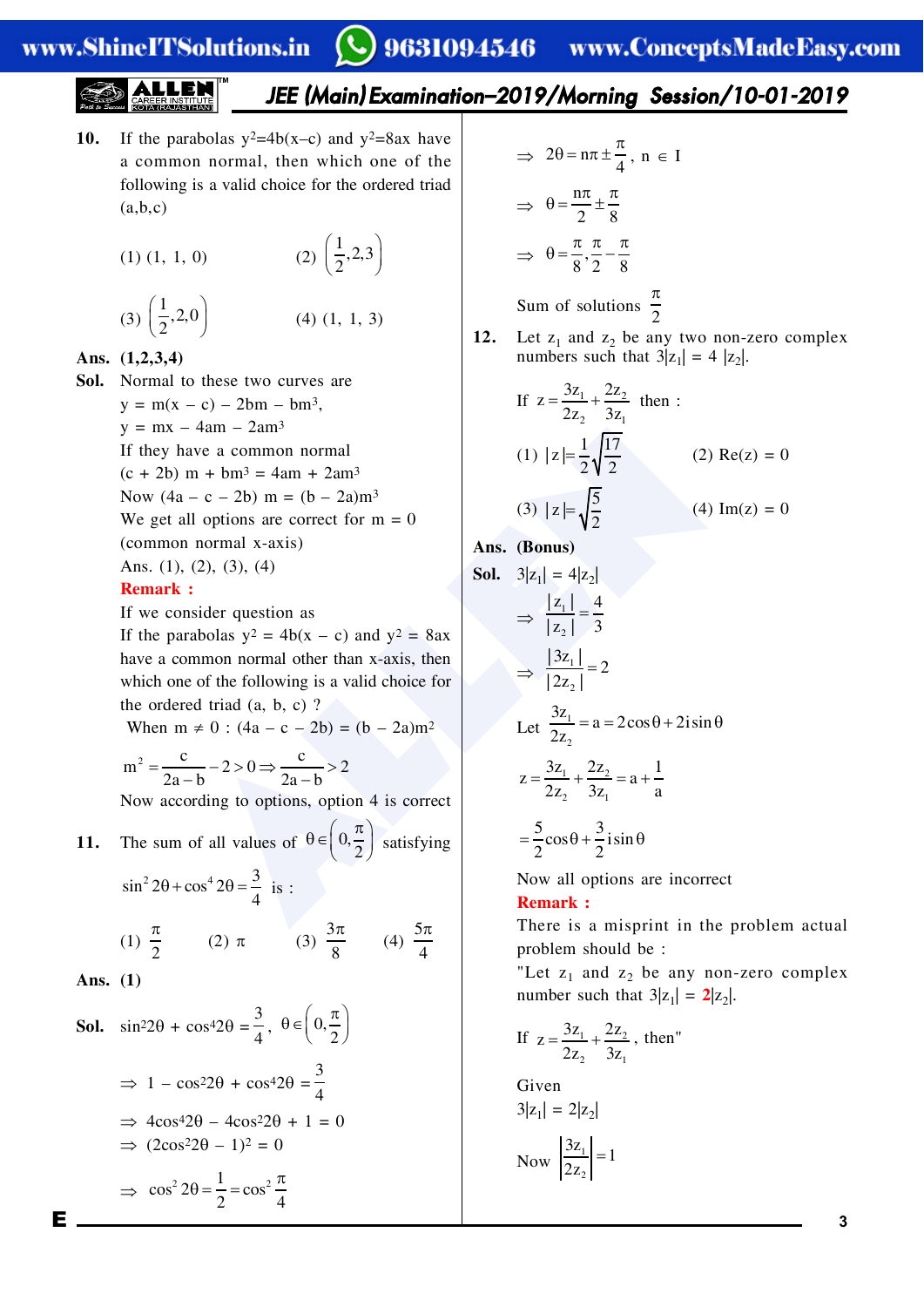#### $\bigcirc$  9631094546 www.ConceptsMadeEasy.com

15. Consider the quadratic equation  
\n1.3. If the system of equations  
\n
$$
x+y+z = 5
$$
  
\n $x+2y+3z = 9$   
\nAs infinitely many solutions, then β-α equals:  
\n(1) 5 (2) 18 (3) 21 (4) 8  
\nAs. (4)  
\n16. Do 1  
\n17. a 100 12 18 13 10 24 1  
\n18. (b) 20 18 13 10 24 1  
\n19. a 30 10 24 1  
\n10. a 11 2  
\n11. a 1  
\n $y-3y = 9$   
\n $y = 0$  b 2 3  
\n $y = 13$  c 2 1  
\n $y = 1$  d 1  
\n2. a 3  
\n $y = \sqrt{t^4 - 2t^2 + \frac{9}{4}} = \sqrt{(t^2 - 1)^2 + \frac{5}{4}}$   
\n $y = \sqrt{t^4 - 2t^2 + \frac{9}{4}} = \sqrt{(t^2 - 1)^2 + \frac{5}{4}}$   
\n $y = \sqrt{t^4 - 2t^2 + \frac{9}{4}} = \sqrt{(t^2 - 1)^2 + \frac{5}{4}}$   
\n $y = \sqrt{t^4 - 2t^2 + \frac{9}{4}} = \sqrt{(t^2 - 1)^2 + \frac{5}{4}}$   
\n $y = \sqrt{t^4 - 2t^2 + \frac{9}{4}} = \sqrt{(t^2 - 1)^2 + \frac{5}{4}}$   
\nSo. In the system of equations  
\n $(t-5)x^2-2cx + (c-4) = 0, c+5$ . Let S be the set  
\nthe equation lies in the interval (0,2) and its  
\nthe equation lies in the interval (2,3). Then the  
\nthe equation lies in the interval (2,3). Then the  
\nthe equation lies in the interval (2,3). Then  
\n $1x = 1$  and  $x = 1$  and  $x = 1$  and  $x = 1$  and  $x = 1$  and  $x = 1$  and  $x = 1$  and  $x = 1$  and  $x = 1$  and  $x = 1$  and  $x = 1$  and  $x = 1$  and  $x = 1$  and <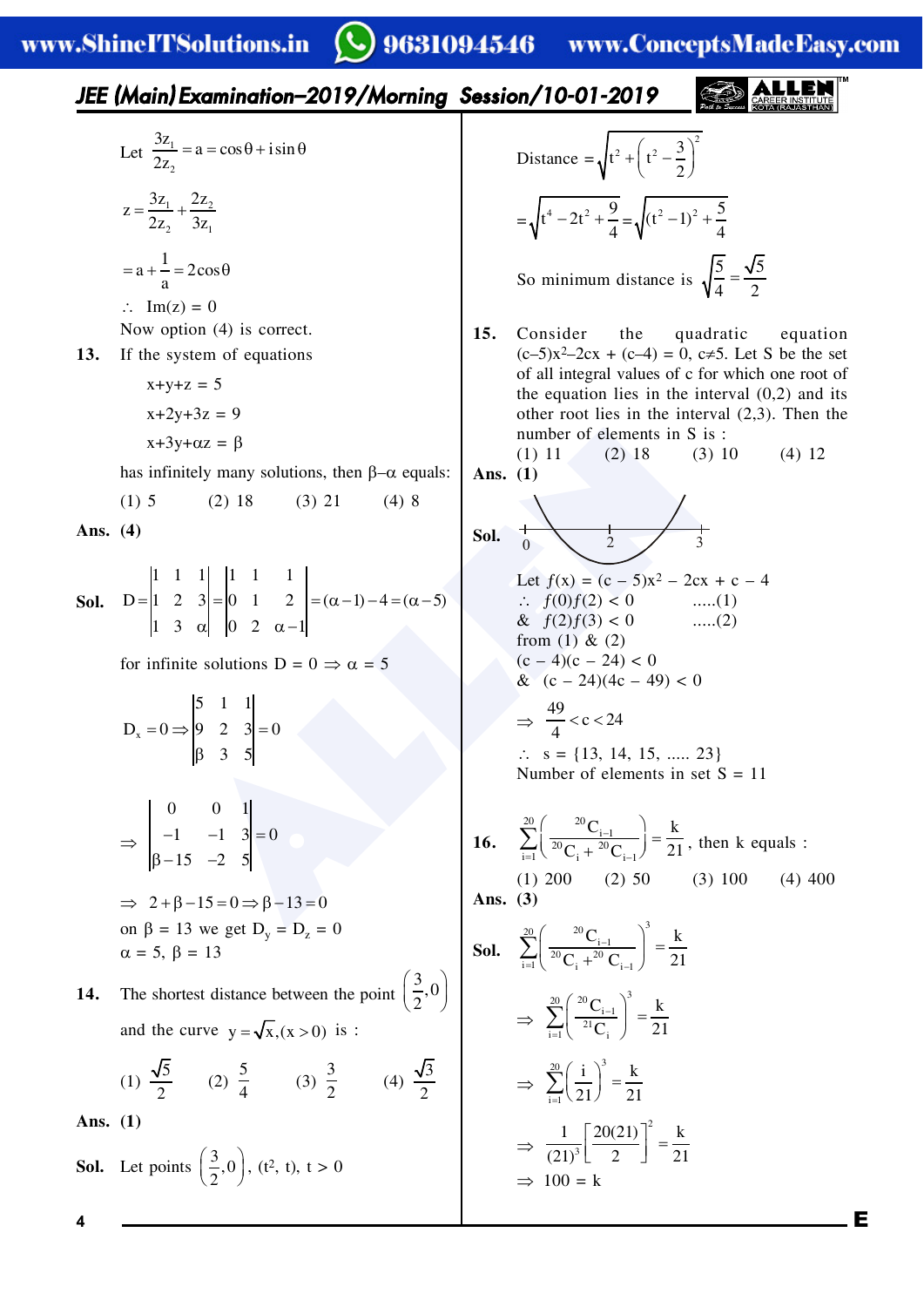**ITSolutions** in зī Ŀ **WWV** 

#### $\Omega$   $\alpha$   $\alpha$   $\beta$   $\alpha$   $\beta$   $\alpha$ da Ra com MÆ on.

**EXAMPLE 1.5011(1101.8311**  
\n17. Let d=R, and  
\n
$$
A = \begin{bmatrix}\n1 & 0 & 0 \\
-1 & (\sin \theta) + 2 & d \\
5 & (2\sin \theta) - d & (-\sin \theta) + 2 + 2d\n\end{bmatrix}
$$
\n19. If the line  $3x + 4y - 24 = 0$  intersects the x-axis  
\nthe point A and the y-axis at the point B, then  
\n $10x(10,2x)$ . If the minimum value of det(A) is 8,  
\n $10x - 7$  (2)2(2+2)  
\n(3) -5 (4) 2( $\sqrt{2} + 1$ )  
\nAns. (3)  
\n10. (a) -3 (b) -4 (c) -360 + 2 + 2d  
\n(d) -3 (a) -4 (b) -2 (a) 24(-2+1)  
\n(b) 2 (a) 2 (b) 2 (b) 2 (c) (c) 2 (d) 4 (e) (d) (4, 3)  
\n(d) -5 (e) 2 (2( $\sqrt{2} + 2$ )  
\n11. (a) 0  
\n(b) 0  
\n12. (a) -3 (a) 2 (-(a) -360 + 2 + 2a)  
\n(b) 2 (a) -1 (b) 0  
\n13. (a) 2 (a) -1 (b) 0  
\n14. (a) -2 (a) 2 (-(b) 2) 14  
\n(b) -3 (a) 2 (-(c) -360 + 2 + 2a)  
\n(b) -2 (a) 2 (-(b) -2 (b))  
\n15. If the third term in the binomial expansion of  
\n $11x^{-106} + 144 + 4 \sin 10^2$   
\n $-4x^2 + 44 - 2 \sin 0 + 2 \sin 0 + 2 \cos 0 + 2 \sin 0 + 2 \cos 0 + 2 \sin 0 + 2 \sin 0 + 2 \sin 0 + 2 \sin 0 + 2 \sin 0 + 2 \sin 0 + 2 \sin 0 + 2 \sin 0 + 2 \sin 0 + 2 \sin 0 + 2 \sin 0 + 2 \sin 0 + 2 \sin 0 + 2 \sin 0 + 2 \sin 0 + 2 \sin 0 + 2 \sin 0 + 2 \sin 0 +$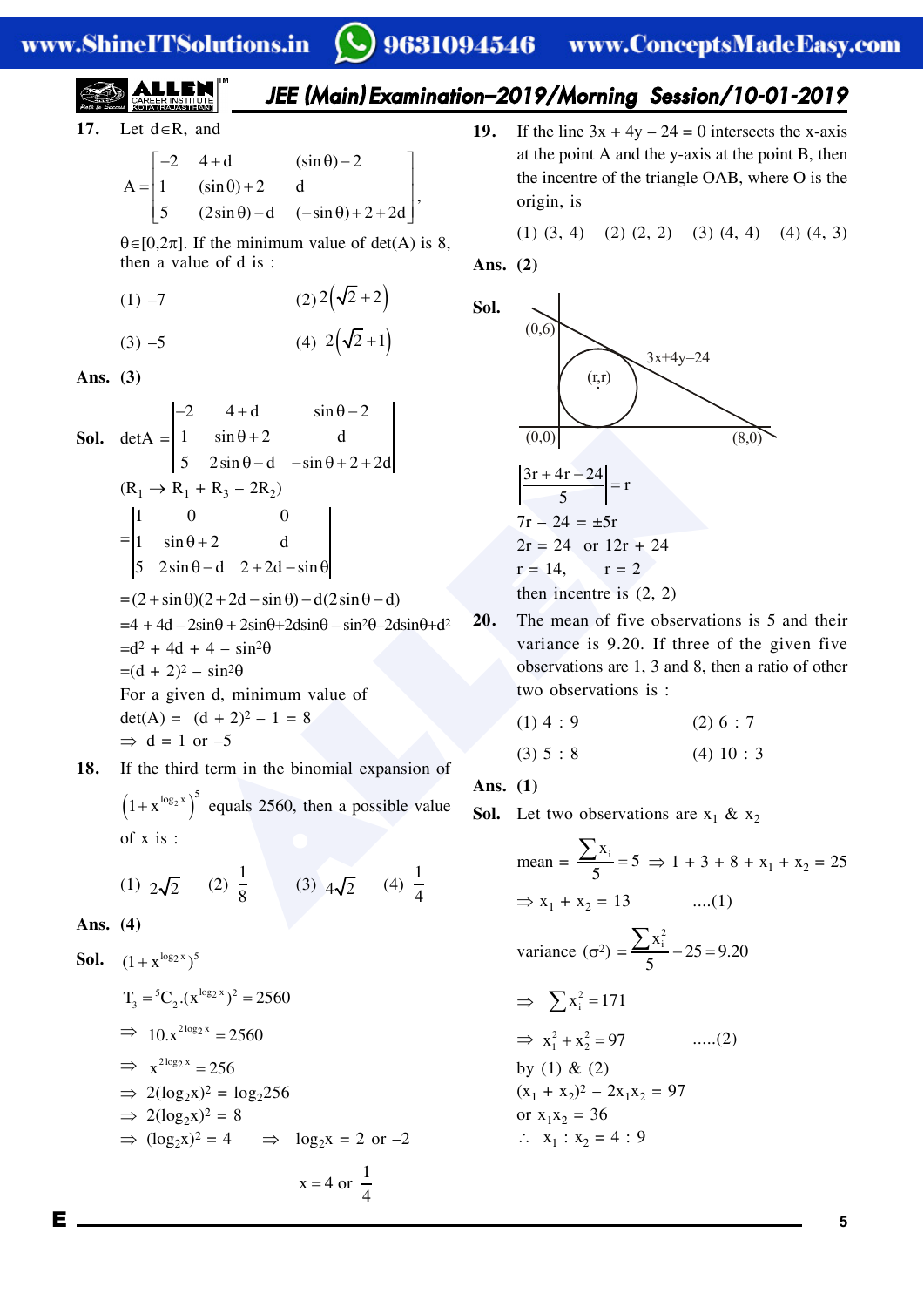# www.ShineITSolutions.in

#### **Q** 9631094546 www.ConceptsMadeEasy.com

| IEEE (Main) Examination-2019/Monning Session/10-01-2019                                                                                                                               |
|---------------------------------------------------------------------------------------------------------------------------------------------------------------------------------------|
| 21. A point P moves on the line 2x - 3y + 4 = 0.                                                                                                                                      |
| ITC(1, 4) and RG(2, -2) are fixed points, then the<br>locus of the centroid of APQR is a line?                                                                                        |
| (1) parallel to x-axis (2) with slope $\frac{2}{3}$                                                                                                                                   |
| (2) 3                                                                                                                                                                                 |
| (3) with slope $\frac{3}{2}$                                                                                                                                                          |
| (4) 4                                                                                                                                                                                 |
| (5) 2                                                                                                                                                                                 |
| (6) 4                                                                                                                                                                                 |
| (7) 5                                                                                                                                                                                 |
| (8) 1. Let the centroid of APQR is (h, k) & P is                                                                                                                                      |
| 1. 2(3h - 4) 5(3k - 2) + 4 = 0                                                                                                                                                        |
| 2. If $\frac{dy}{dx} + \frac{3}{\cos^2 x}y = \frac{1}{\cos^4 x}$ , $x \in (\frac{\pi}{3}, \frac{\pi}{3})$ , and<br> 2  equals :<br> 3  = 4                                            |
| 2. If $\frac{dy}{dx} + \frac{3}{\cos^2 x}y = \frac{1}{\cos^4 x}$ , $x \in (\frac{\pi}{3}, \frac{\pi}{3})$ , and<br> 4  = $\frac{1}{2}$ , then $y(-\frac{\pi}{4})$ equals :<br> 3  = 4 |
| (3) $-\frac{4}{3}$ (4) $\frac{1}{3} + e^3$                                                                                                                                            |
| (4) $\frac{1}{3} + e^3$                                                                                                                                                               |
| (5) $\frac{4}{\cos^2 x}y = \sec^2 x$                                                                                                                                                  |
| 1. $\frac{1}{2}$ = $\frac{e^{\tan x}}{e^{\tan x}}$                                                                                                                                    |
| 1. $\frac{1}{2}$ = $\frac{e^{\tan x}}{e^{\tan x}}$                                                                                                                                    |
|                                                                                                                                                                                       |

 $\bf{6}$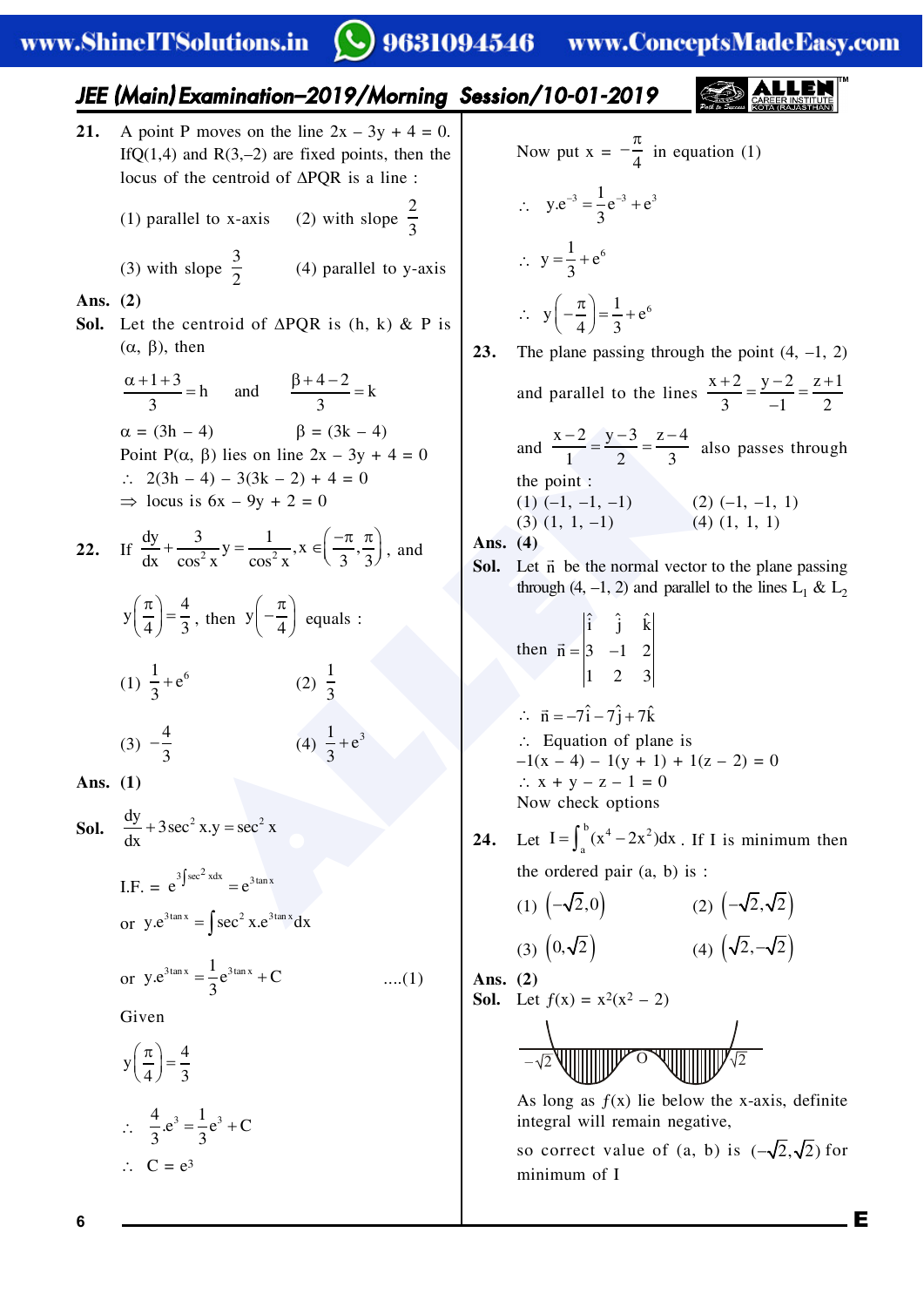### www.ShineITSolutions.in

#### 9631094546 www.ConceptsMadeEasy.com

**EXERCISE 22.12**  
\n25. If 5, 5r, 5r<sup>2</sup> are the lengths of the sides of a triangle, then r cannot be equal to :  
\n
$$
T = (1-3\mu)^2 + (\mu-1)^2 + (2+5\mu)\hat{k}
$$
 and B(3, 2, 6)  
\n(1)  $\frac{3}{2}$  (2)  $\frac{3}{4}$  (3)  $\frac{5}{4}$  (4)  $\frac{7}{4}$   
\n**Ans.** (4)  
\n**Ans.** (4)  
\n**Ans.** (4)  
\n
$$
T = 1
$$
 is obviously true.  
\nLet 0 < r < 1  
\n
$$
T^2 + r - 1 > 0
$$
  
\n
$$
T = \frac{-1-\sqrt{5}}{2} \int r - \left(\frac{-1+\sqrt{5}}{2}\right) \int r - \left(\frac{-1+\sqrt{5}}{2}\right) \int r - \left(\frac{-1+\sqrt{5}}{2}\right) \int r - \left(\frac{-1+\sqrt{5}}{2}\right) \int r - \left(\frac{-1+\sqrt{5}}{2}\right) \int r - \left(\frac{-1+\sqrt{5}}{2}\right) \int r - \left(\frac{-1+\sqrt{5}}{2}\right) \int r - \left(\frac{-1+\sqrt{5}}{2}\right) \int r - \left(\frac{-1+\sqrt{5}}{2}\right) \int r - \left(\frac{-1+\sqrt{5}}{2}\right) \int r - \left(\frac{-1+\sqrt{5}}{2}\right) \int r - \left(\frac{-1+\sqrt{5}}{2}\right) \int r - \left(\frac{-1+\sqrt{5}}{2}\right) \int r - \left(\frac{-1+\sqrt{5}}{2}\right) \int r - \left(\frac{-1+\sqrt{5}}{2}\right) \int r - \left(\frac{1+\sqrt{5}}{2}\right) \int r - \left(\frac{-1+\sqrt{5}}{2}\right) \int r - \left(\frac{1+\sqrt{5}}{2}\right) \int r - \left(\frac{1+\sqrt{5}}{2}\right) \int r - \left(\frac{1+\sqrt{5}}{2}\right) \int r - \left(\frac{1+\sqrt{5}}{2}\right) \int r - \left(\frac{1+\sqrt{5}}{2}\right) \int r - \left(\frac{1+\sqrt{5}}{2}\right) \int r - \left(\frac{1+\sqrt{5}}{2}\right) \int r - \left(\
$$

$$
\Rightarrow \frac{\sqrt{5}+1}{2} > \frac{1}{r} > 1
$$
  

$$
\Rightarrow r \in \left(\frac{\sqrt{5}-1}{2}, \frac{\sqrt{5}+1}{2}\right)
$$

Now check options

- Consider the statement : "P(n):  $n^2 n + 41$  is 26. prime." Then which one of the following is  $true?$ 
	- $(1)$  P(5) is false but P(3) is true
	- $(2)$  Both P $(3)$  and P $(5)$  are false
	- $(3)$  P(3) is false but P(5) is true
	- $(4)$  Both P $(3)$  and P $(5)$  are true

### Ans.  $(4)$

E

**Sol.**  $P(n) : n^2 - n + 41$  is prime  $P(5) = 61$  which is prime  $P(3) = 47$  which is also prime



 $27.$ Let A be a point on the line  $\vec{r} = (1-3\mu)\hat{i} + (\mu-1)\hat{j} + (2+5\mu)\hat{k}$  and B(3, 2, 6) be a point in the space. Then the value of  $\mu$  for which the vector  $\overrightarrow{AB}$  is parallel to the plane  $x - 4y + 3z = 1$  is:

(1) 
$$
\frac{1}{2}
$$
 (2)  $-\frac{1}{4}$  (3)  $\frac{1}{4}$  (4)  $\frac{1}{8}$ 

Ans.  $(3)$ 

(4)  $\frac{7}{4}$ 

Sol. Let point A is

$$
(1-3\mu)\hat{i} + (\mu-1)\hat{j} + (2+5\mu)\hat{k}
$$
  
and point B is (3, 2, 6)  
then  $\overrightarrow{AB} = (2+3\mu)\hat{i} + (3-\mu)\hat{j} + (4-5\mu)\hat{k}$   
which is parallel to the plane x - 4y + 3z = 1  
 $\therefore$  2 + 3\mu - 12 + 4\mu + 12 - 15\mu = 0  
8\mu = 2

 $\mu = \frac{1}{4}$ 

28. For each  $t \in R$ , let [t] be the greatest integer less than or equal to t. Then,

$$
\lim_{x\to 1+}\frac{(1-|x|+\sin|1-x|)\sin\left(\frac{\pi}{2}[1-x]\right)}{|1-x|[1-x]}
$$
\n(1) equals -1\n(2) equals 1\n(3) does not exist\n(4) equals 0

Ans.  $(4)$ 

**Sol.** 
$$
\lim_{x \to 1^{+}} \frac{(1-|x| + \sin |1-x|) \sin \left(\frac{\pi}{2}[1-x]\right)}{|1-x| [1-x]}
$$

$$
= \lim_{x \to 1^{+}} \frac{(1-x) + \sin(x-1)}{(x-1)(-1)} \sin \left(\frac{\pi}{2}(-1)\right)
$$

$$
= \lim_{x \to 1^{+}} \left(1 - \frac{\sin(x-1)}{(x-1)}\right)(-1) = (1-1)(-1) = 0
$$

Click here for JEE Mains Free Online **Test Practice:** https://examination-system.shineitsolutions.in/jeemains-and-advanced-examination-system/studentlogin.php